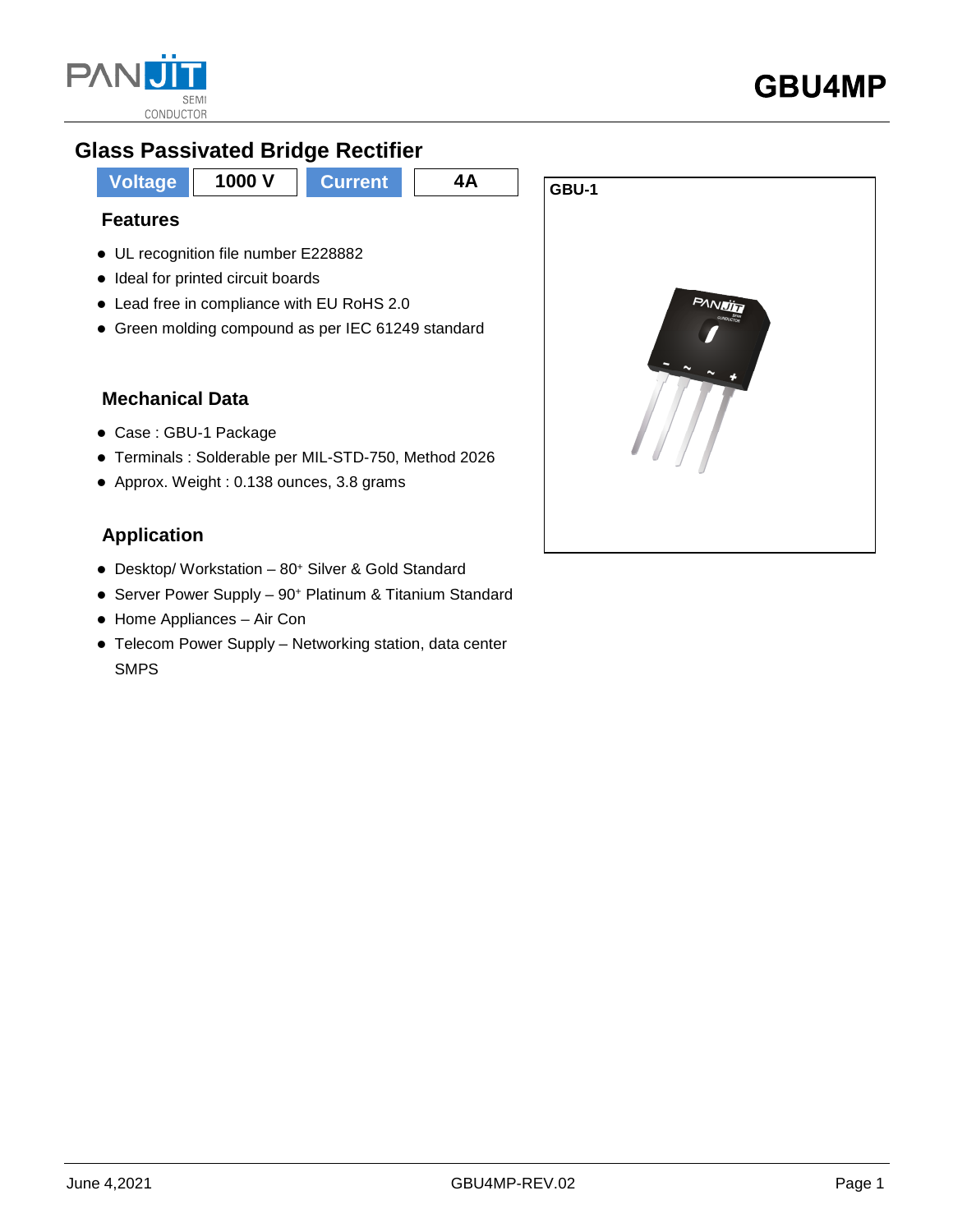

### **Maximum Ratings and Thermal Characteristics** (TA= 25 °C unless otherwise noted)

| <b>PARAMETER</b>                                                                       |                                                       | <b>SYMBOL</b>           | <b>LIMIT</b> | <b>UNITS</b> |
|----------------------------------------------------------------------------------------|-------------------------------------------------------|-------------------------|--------------|--------------|
| Maximum Repetitive Peak Reverse Voltage                                                |                                                       | <b>VRRM</b>             | 1000         | V            |
| Maximum RMS Voltage                                                                    |                                                       | <b>V</b> <sub>RMS</sub> | 700          | V            |
| Maximum DC Blocking Voltage                                                            |                                                       | V <sub>DC</sub>         | 1000         | V            |
| Maximum Average Forward Current                                                        |                                                       | IF(AV)                  | 4            | A            |
| Peak Forward Surge Current: 8.3 ms Single<br>Half Sine-Wave Superimposed On Rated Load | @ T <sub>A</sub> = 25 °C<br>@ T <sub>A</sub> = 125 °C | <b>IFSM</b>             | 135<br>108   | A            |
| Peak Forward Surge Current: 1.0 ms Single<br>Half Sine-Wave Superimposed On Rated Load | @ T <sub>A</sub> = 25 °C<br>@ T <sub>A</sub> = 125 °C | <b>IFSM</b>             | 270<br>216   | A            |
| $12$ t rating for fusing ( t = 8.3ms)                                                  |                                                       | $1^2$ t                 | 75.6         | $A^2S$       |
| <b>Typical Junction Capacitance</b><br>Measured at 1 MHZ And Applied $V_R = 4$ V       |                                                       | $C_{J}$                 | 50           | рF           |
| Typical Thermal Resistance(Note 2)                                                     |                                                       | Rejc                    | 2            | °C∕W         |
| <b>Operating Junction Temperature Range</b>                                            |                                                       | ТJ                      | -55~150      | °C           |
| Storage Temperature Range                                                              |                                                       | T <sub>STG</sub>        | $-55 - 150$  | ∘C           |

### **Electrical Characteristics**  $(T_A = 25 \degree C$  unless otherwise noted)

| <b>PARAMETER</b>       | <b>SYMBOL</b> | <b>TEST CONDITION</b>                 | <b>MIN</b> | TYP. | MAX. | <b>UNITS</b> |
|------------------------|---------------|---------------------------------------|------------|------|------|--------------|
| <b>Forward Voltage</b> | V⊧            | $F = 2 A$ . T $J = 25 \degree C$      |            |      | 1.0  |              |
| <b>Reverse Current</b> | <b>IR</b>     | $V_R = 1000 V$ , $T_J = 25 \degree C$ | ۰          |      |      |              |
|                        |               | $V_R$ = 1000 V,TJ= 125 °C             |            |      | 500  | uA           |

NOTES :

1. Mounted on a FR4 PCB standard pad

2. Device mounted on 40 mm \* 40 mm \* 2 mm Cu Plate heatsink.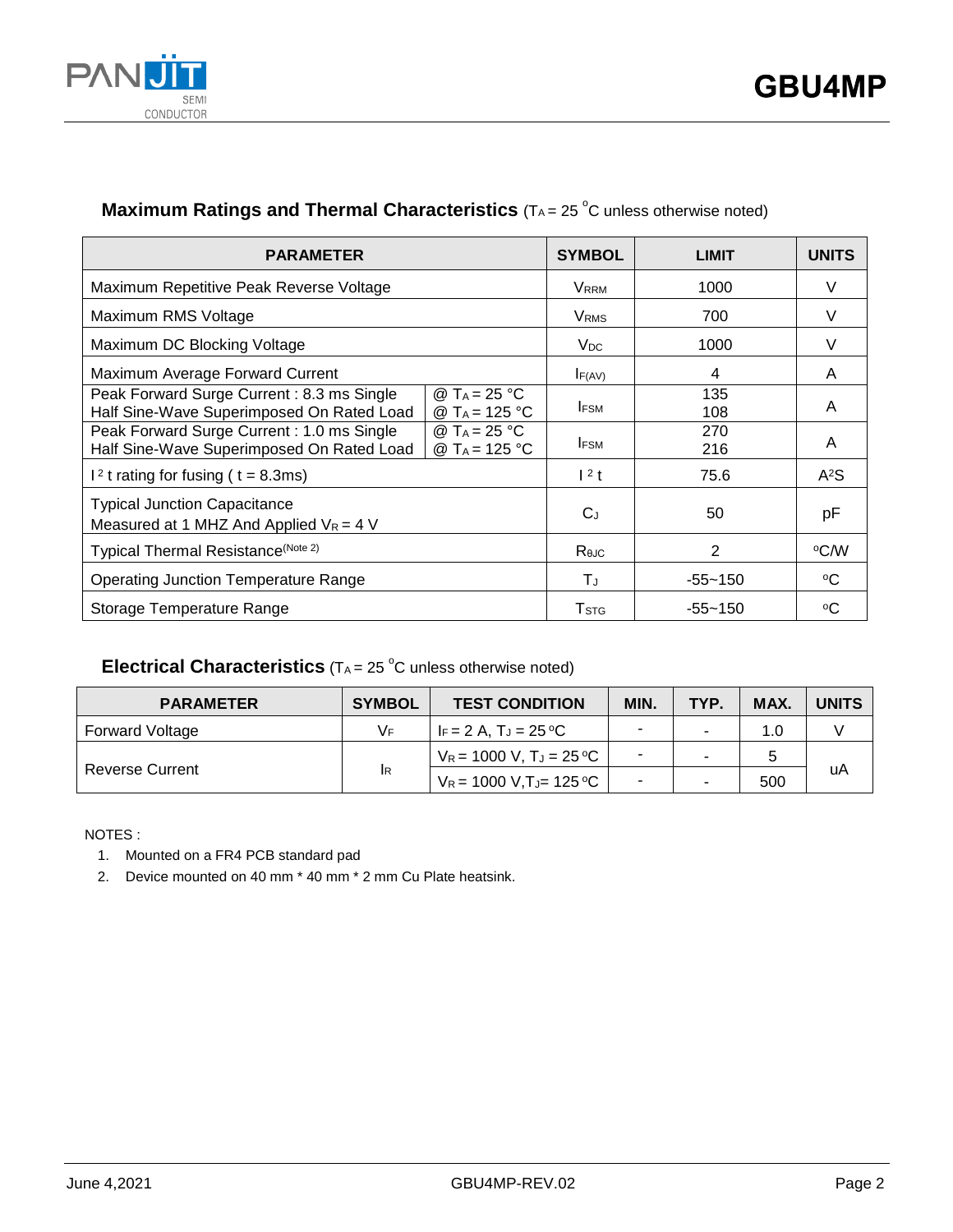

# **GBU4MP**

#### **TYPICAL CHARACTERISTIC CURVES**



**Fig.3 Typical Reverse Characteristics Fig.4 Typical Forward Characteristics**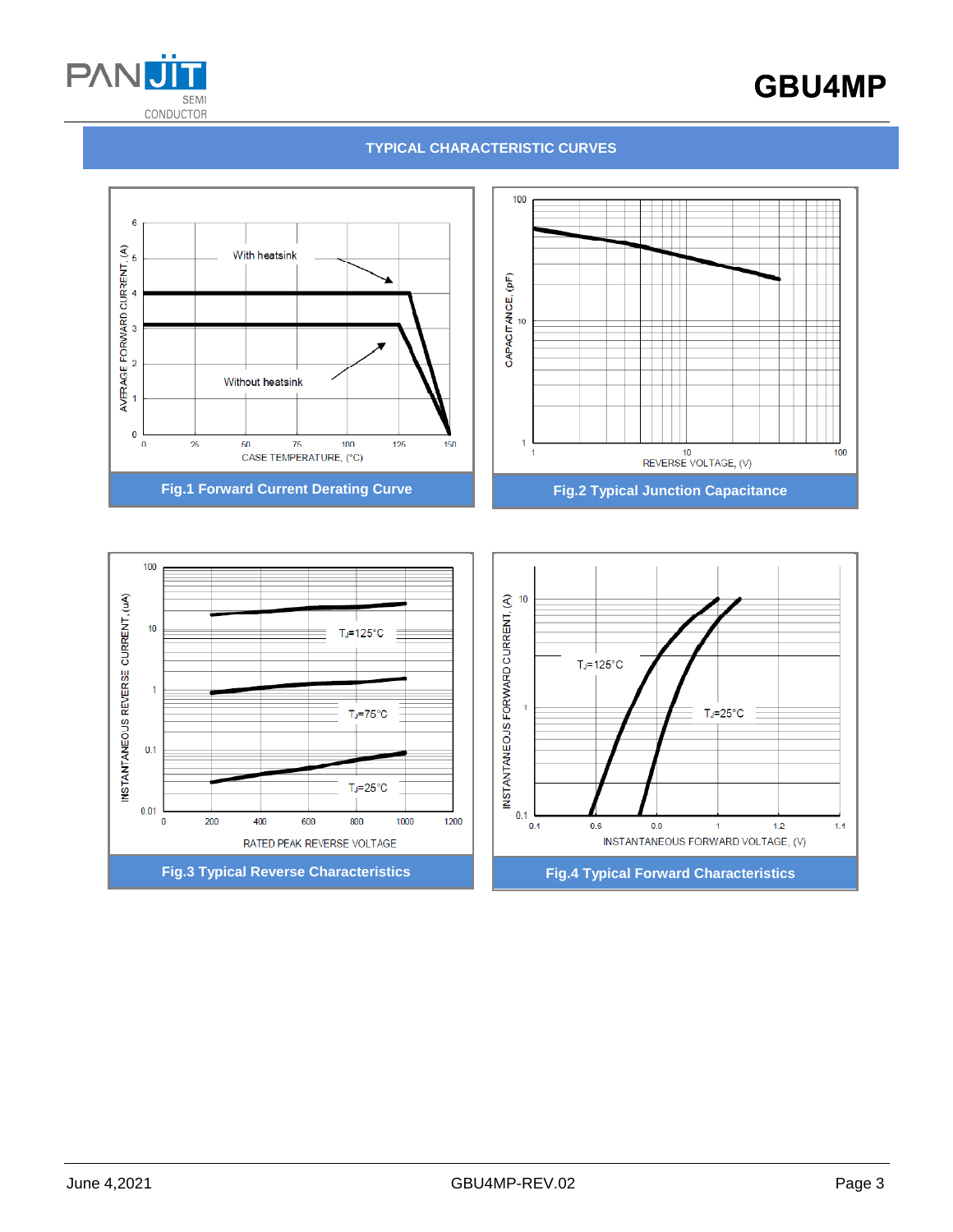

# **Part No. Packing Code Version**

| <b>Part No. Packing Code</b> | Package Type | <b>Packing Type</b> | <b>Marking</b> |  |
|------------------------------|--------------|---------------------|----------------|--|
| GBU4MP B0 00101              | GBU-1        | $250$ pcs / Box     | GBU4MP         |  |

## **Packaging Information**